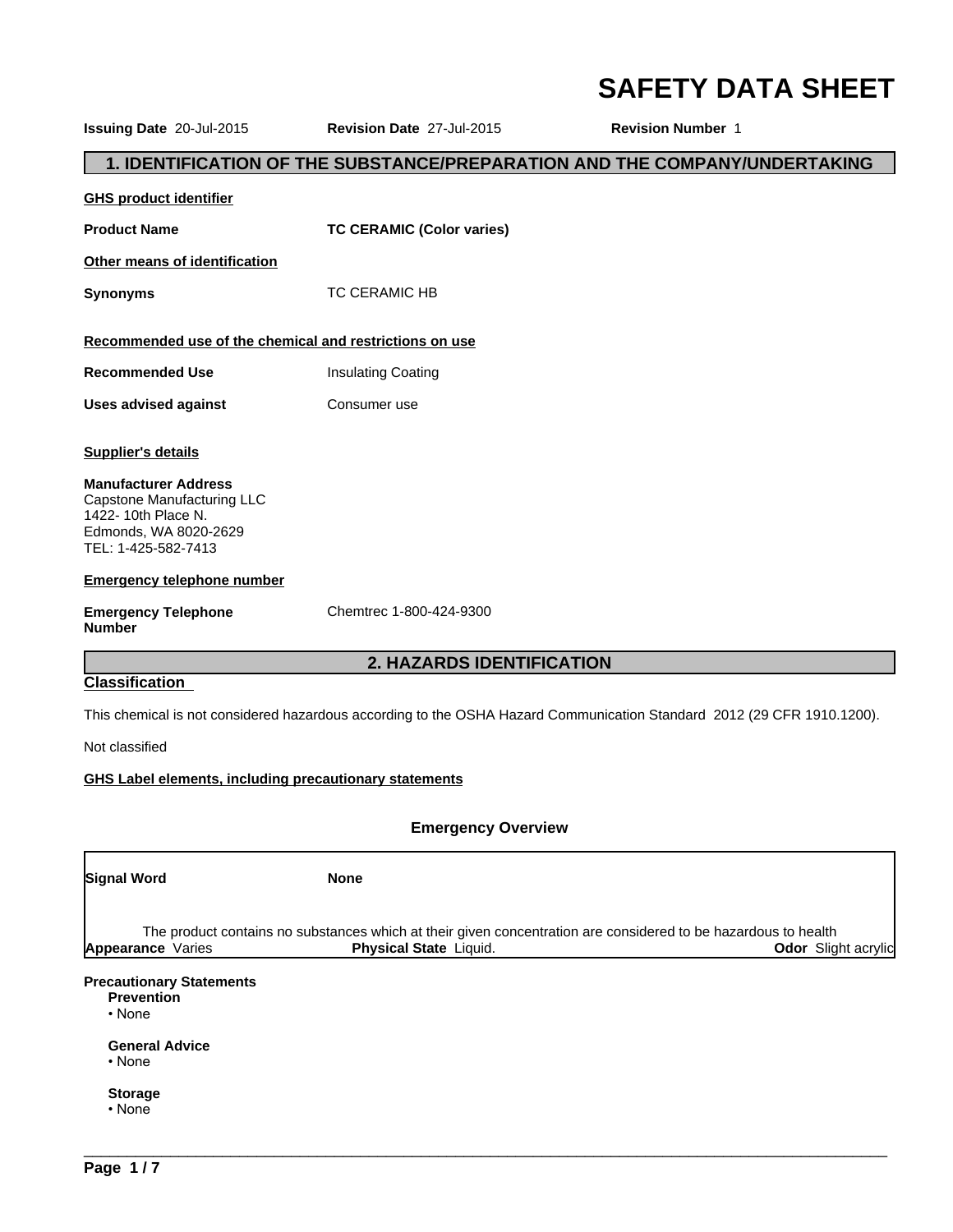#### **Hazard Not Otherwise Classified (HNOC)**

Not applicable

#### **Other information**

0% of the mixture consists of ingredient(s) of unknown toxicity.

#### **3. COMPOSITION/INFORMATION ON INGREDIENTS**

#### **Synonyms** TC CERAMIC HB

| <b>Chemical Name</b>                                                                      | <b>CAS-No</b> | Weight %  | <b>Trade secret</b> |  |  |
|-------------------------------------------------------------------------------------------|---------------|-----------|---------------------|--|--|
| Titanium dioxide                                                                          | 13463-67-7    | <u>ь4</u> |                     |  |  |
| Carbon black                                                                              | 1333-86-4     | 1- .      |                     |  |  |
| *The exect perceptions (conceptration) of composition has been withhold as a trade essent |               |           |                     |  |  |

*\*The exact percentage (concentration) of composition has been withheld as a trade secret.*

#### **4. FIRST AID MEASURES**

## **Description of necessary first-aid measures**

**Eye Contact** Rinse immediately with plenty of water, also under the eyelids, for at least 15 minutes. Get medical attention if irritation persists. **Skin Contact** Wash skin with soap and water. Get medical attention if irritation persists.

**Inhalation If experiencing respiratory symptoms: Call a POISON CENTER or doctor/physician.** 

Ingestion **IF SWALLOWED: Call a POISON CENTER** or doctor/ physician if you feel unwell

#### **Most important symptoms/effects, acute and delayed**

**Most Important Symptoms/Effects** None known

#### **Indication of immediate medical attention and special treatment needed, if necessary**

**Notes to Physician** Treat symptomatically.

#### **5. FIRE-FIGHTING MEASURES**

#### **Suitable Extinguishing Media**

Use extinguishing measures that are appropriate to local circumstances and the surrounding environment.

#### **Unsuitable Extinguishing Media** None

#### **Specific Hazards Arising from the Chemical**

No information available.

**Hazardous Combustion Products** Carbon oxides,

**Explosion Data Sensitivity to Mechanical Impact None.** None. **Sensitivity to Static Discharge Mone.** None.

#### **Protective Equipment and Precautions for Firefighters**

As in any fire, wear self-contained breathing apparatus pressure-demand, MSHA/NIOSH (approved or equivalent) and full protective gear.

# \_\_\_\_\_\_\_\_\_\_\_\_\_\_\_\_\_\_\_\_\_\_\_\_\_\_\_\_\_\_\_\_\_\_\_\_\_\_\_\_\_\_\_\_\_\_\_\_\_\_\_\_\_\_\_\_\_\_\_\_\_\_\_\_\_\_\_\_\_\_\_\_\_\_\_\_\_\_\_\_\_\_\_\_\_\_\_\_\_\_\_\_\_ **6. ACCIDENTAL RELEASE MEASURES**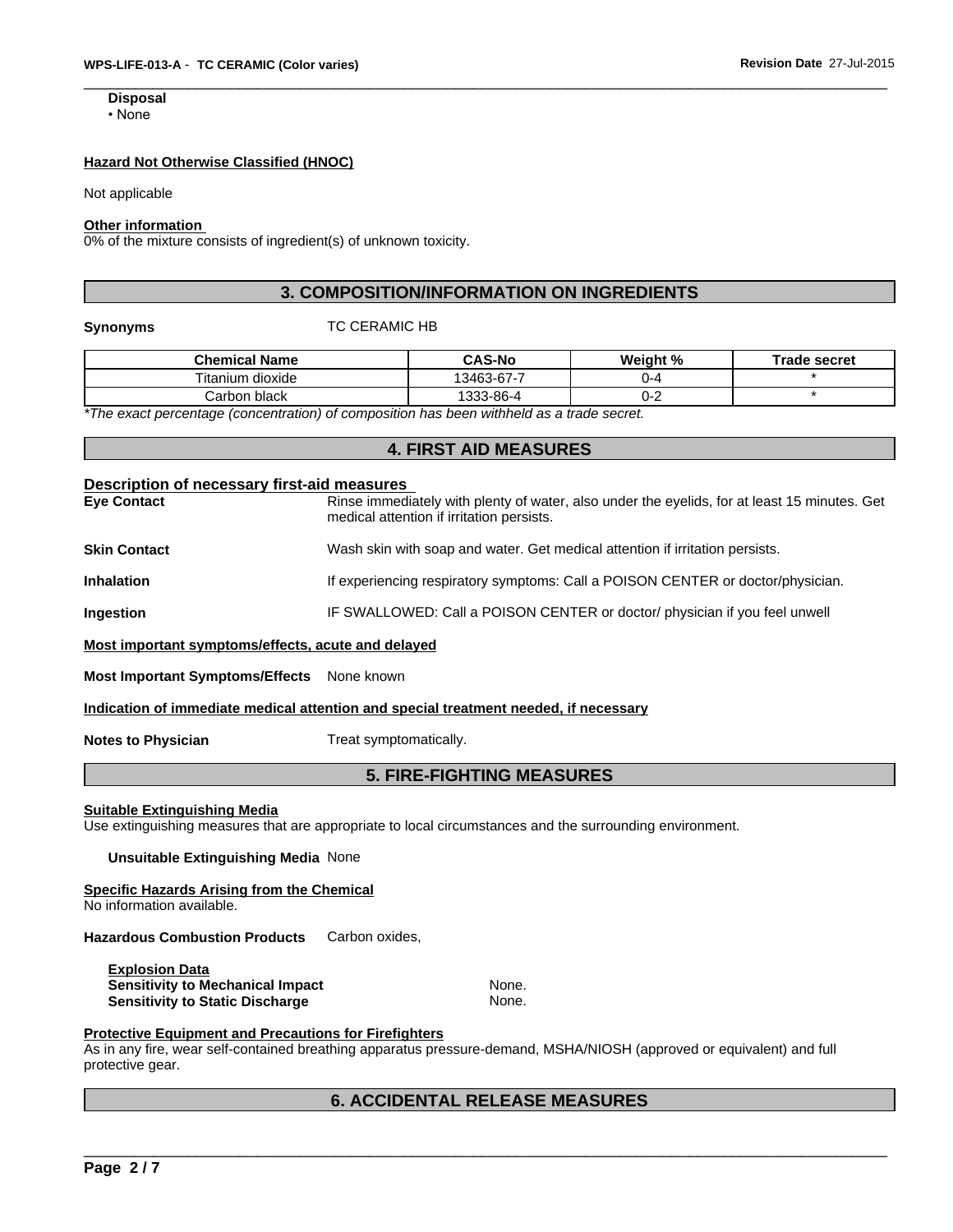#### **Personal precautions, protective equipment and emergency procedures**

**Personal Precautions** None required for material as supplied.

**Environmental Precautions** 

**Environmental Precautions** See Section 12 for additional Ecological Information.

#### **Methods and materials for containment and cleaning up**

**Methods for Containment** Prevent further leakage or spillage if safe to do so. **Methods for Cleaning Up** Dam up. Soak up with inert absorbent material (e.g. sand, silica gel, acid binder, universal binder, sawdust). Sweep up and shovel into suitable containers for disposal.

#### **7. HANDLING AND STORAGE**

#### **Precautions for safe handling**

**Handling None required under normal usage.** 

#### **Conditions for safe storage, including any incompatibilities**

**Storage Protect from freezing. Do not store above 27°C / 80°F.** 

**Incompatible Products** Strong oxidizing agents.

#### **8. EXPOSURE CONTROLS / PERSONAL PROTECTION**

#### **Control parameters**

#### **Exposure Guidelines**

| <b>Chemical Name</b>           | <b>ACGIH TLV</b>          | <b>OSHA PEL</b>                                                                 | <b>NIOSH IDLH</b>                                                                                                                                                      |
|--------------------------------|---------------------------|---------------------------------------------------------------------------------|------------------------------------------------------------------------------------------------------------------------------------------------------------------------|
| Titanium dioxide<br>13463-67-7 | TWA: $10 \text{ mg/m}^3$  | TWA: 15 $mg/m3$ total dust<br>(vacated) TWA: 10 mg/m <sup>3</sup> total<br>dust | IDLH: 5000 mg/m <sup>3</sup>                                                                                                                                           |
| Carbon black<br>1333-86-4      | TWA: $3.5 \text{ mg/m}^3$ | TWA: $3.5 \text{ mg/m}^3$<br>(vacated) TWA: $3.5 \text{ mg/m}^3$                | IDLH: 1750 mg/m <sup>3</sup><br>TWA: $3.5 \text{ mg/m}^3$<br>TWA: 0.1 mg/m <sup>3</sup> Carbon black in $\vert$<br>presence of Polycyclic aromatic<br>hydrocarbons PAH |

*ACGIH TLV: American Conference of Governmental Industrial Hygienists - Threshold Limit Value. OSHA PEL: Occupational Safety and Health Administration - Permissible Exposure Limits. NIOSH IDLH: Immediately Dangerous to Life or Health.*

#### **Appropriate engineering controls**

**Engineering Measures** Showers, eyewash stations, and ventilation systems. **Individual protection measures, such as personal protective equipment Eye/Face Protection** Safety glasses with side-shields. **Skin and Body Protection** No protective equipment is needed under normal use conditions. **Respiratory Protection** No protective equipment is needed under normal use conditions. **Hygiene Measures** When using, do not eat, drink or smoke. Provide regular cleaning of equipment, work area and clothing.

#### **9. PHYSICAL AND CHEMICAL PROPERTIES**

#### **Information on basic physical and chemical properties**

| <b>Physical State</b> | Liquid.         | Appearance            | Varies.                   |
|-----------------------|-----------------|-----------------------|---------------------------|
| Odor                  | Slight acrylic. | <b>Odor Threshold</b> | No information available. |
|                       |                 |                       |                           |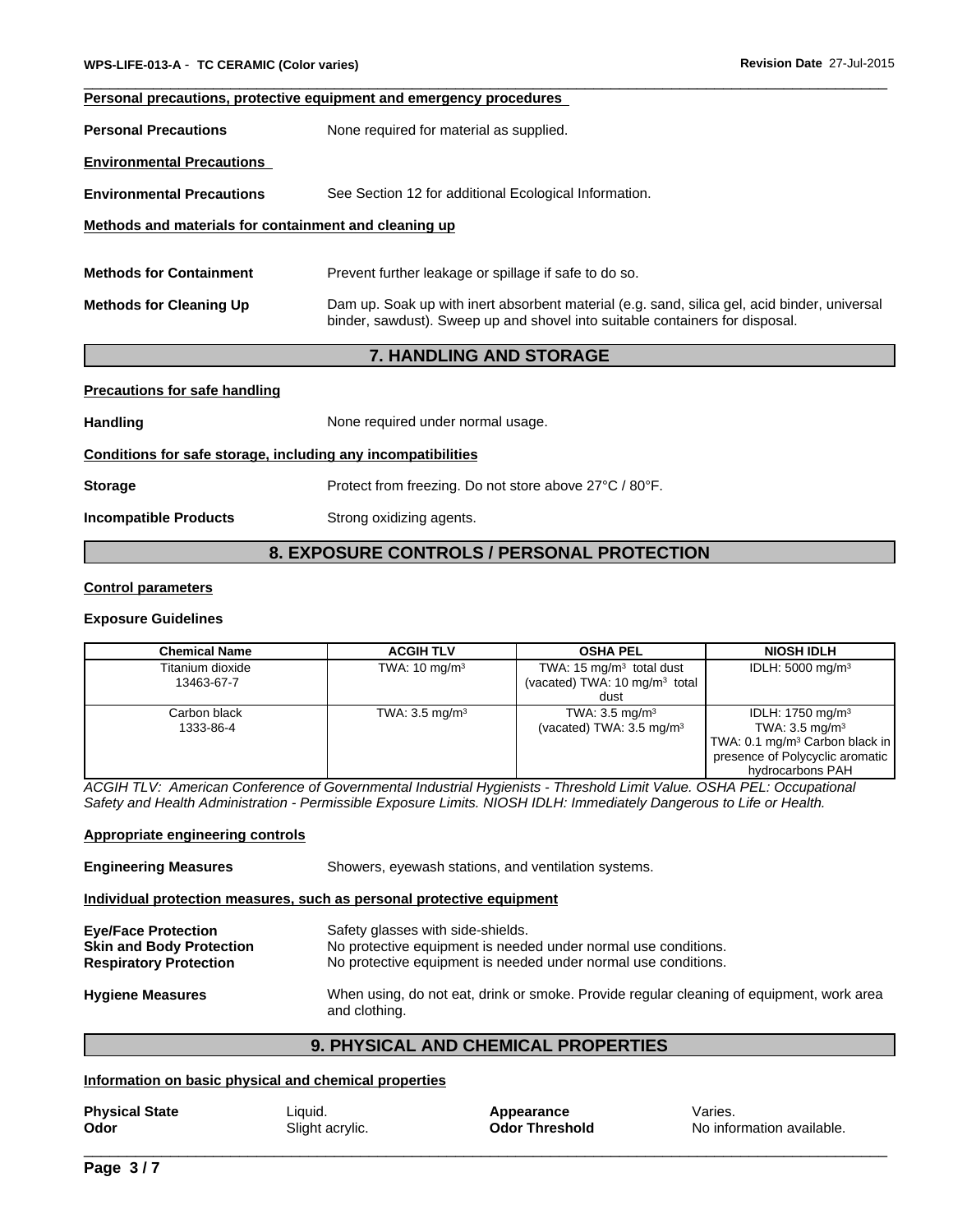| Values<br><b>Property</b>                                             | Remarks/ - Method |
|-----------------------------------------------------------------------|-------------------|
| None known<br>No data available<br>рH                                 |                   |
| <b>Melting Point/Range</b><br>None known<br>No data available         |                   |
| >100 °C / >200 °F<br><b>Boiling Point/Boiling Range</b><br>None known |                   |
| None known<br><b>Flash Point</b><br>No data available                 |                   |
| <b>Evaporation rate</b><br>None known<br>No data available            |                   |
| None known<br>Flammability (solid, gas)<br>No data available          |                   |
| <b>Flammability Limits in Air</b>                                     |                   |
| upper flammability limit<br>No data available                         |                   |
| lower flammability limit<br>No data available                         |                   |
| <b>Vapor Pressure</b><br>None known<br>No data available              |                   |
| None known<br><b>Vapor Density</b><br>No data available               |                   |
| <b>Specific Gravity</b><br>No data available<br>None known            |                   |
| <b>Water Solubility</b><br>None known<br>No data available            |                   |
| Solubility in other solvents<br>No data available<br>None known       |                   |
| Partition coefficient: n-octanol/waterNo data available<br>None known |                   |
| None known<br><b>Autoignition Temperature</b><br>No data available    |                   |
| <b>Decomposition Temperature</b><br>None known<br>No data available   |                   |
| None known<br>No data available<br><b>Viscosity</b>                   |                   |
|                                                                       |                   |
| Not flammable<br><b>Flammable Properties</b>                          |                   |
|                                                                       |                   |
| No data available<br><b>Explosive Properties</b>                      |                   |
| No data available<br><b>Oxidizing Properties</b>                      |                   |
|                                                                       |                   |
| <b>Other information</b>                                              |                   |

**VOC Content (%)** No data available

#### **10. STABILITY AND REACTIVITY**

#### **Reactivity**

No data available.

#### **Chemical stability**

Stable under recommended storage conditions.

#### **Possibility of hazardous reactions**

None under normal processing.

#### **Hazardous Polymerization**

Hazardous polymerization does not occur.

#### **Conditions to avoid**

Do not freeze.

#### **Incompatible materials**

Strong oxidizing agents.

#### **Hazardous decomposition products**

Carbon oxides,

#### **11. TOXICOLOGICAL INFORMATION**

 $\overline{\phantom{a}}$  ,  $\overline{\phantom{a}}$  ,  $\overline{\phantom{a}}$  ,  $\overline{\phantom{a}}$  ,  $\overline{\phantom{a}}$  ,  $\overline{\phantom{a}}$  ,  $\overline{\phantom{a}}$  ,  $\overline{\phantom{a}}$  ,  $\overline{\phantom{a}}$  ,  $\overline{\phantom{a}}$  ,  $\overline{\phantom{a}}$  ,  $\overline{\phantom{a}}$  ,  $\overline{\phantom{a}}$  ,  $\overline{\phantom{a}}$  ,  $\overline{\phantom{a}}$  ,  $\overline{\phantom{a}}$ 

#### **Information on likely routes of exposure**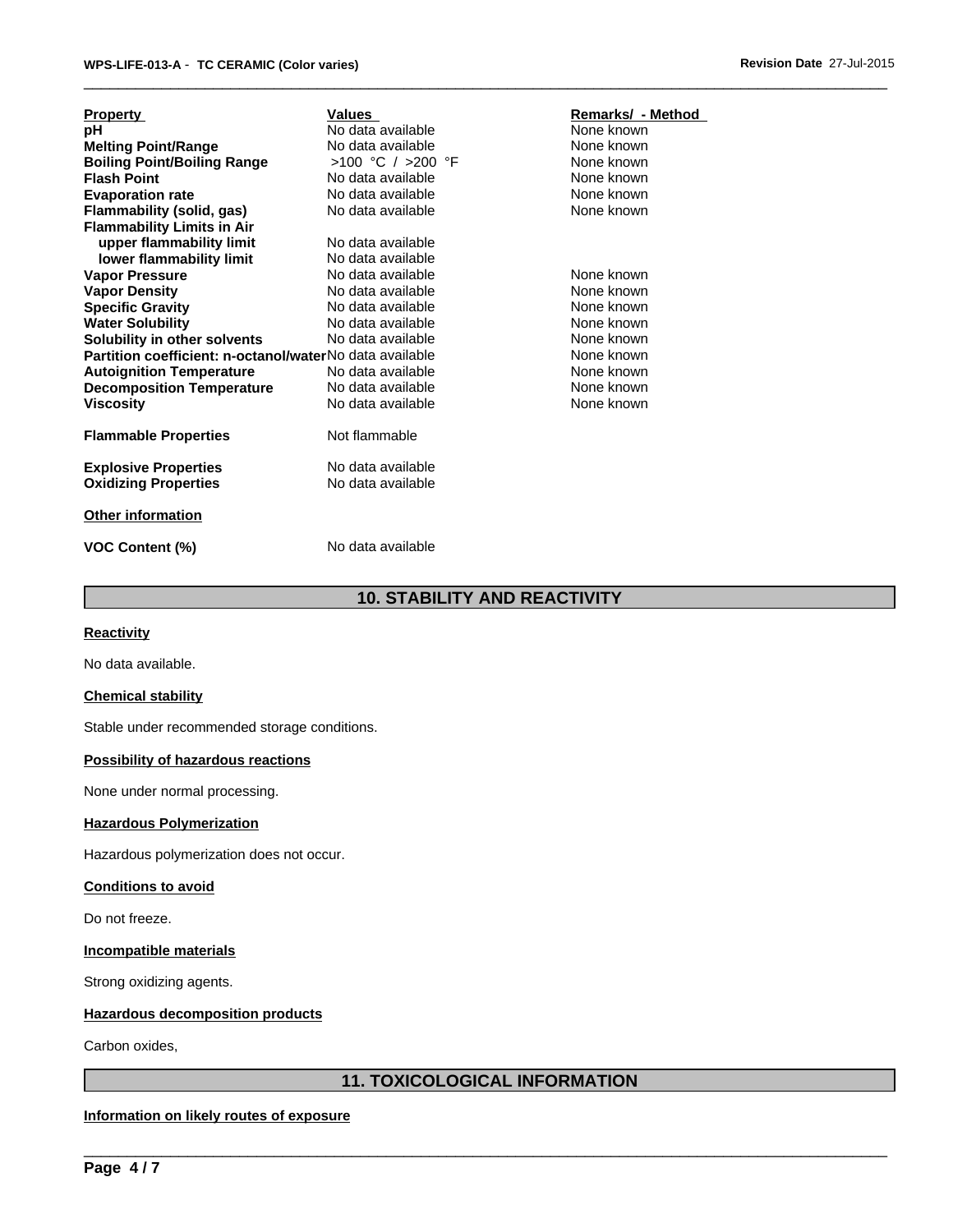| Product Information |  |
|---------------------|--|
| <b>Inhalation</b>   |  |
| <b>Eve Contact</b>  |  |
| <b>Skin Contact</b> |  |
| Ingestion           |  |

Product does not present an acute toxicity hazard based on known or supplied information. There is no data available for this product. There is no data available for this product. There is no data available for this product. There is no data available for this product.

#### **Component Information**

| <b>Chemical Name</b> | LD50 Oral            | <b>LD50 Dermal</b> | ~-<br>lnhalation (<br>-050 - |
|----------------------|----------------------|--------------------|------------------------------|
| Titanium dioxide     | Rat<br>0000<br>ma/ka |                    | cooo<br>`ma/m∘<br>o∠∪        |
| Carbon black         |                      | Rabbit<br>a/ka     |                              |

#### **Symptoms related to the physical, chemical and toxicological characteristics**

**Symptoms** None known

#### **Delayed and immediate effects and also chronic effects from short and long term exposure**

**Sensitization** No information available. **Mutagenic Effects** No information available. **Carcinogenicity** This product contains carbon black which is classified as a possible carcinogen when present as respirable dust. This is not relevant for this product since it is not in a respirable form. This product contains titanium dioxide which is classified as a possible carcinogen when present as respirable dust. This is not relevant for this product since it is a liquid. The table below indicates whether each agency has listed any ingredient as a carcinogen.

| <b>Chemical Name</b>                            | <b>ACGIF</b> | <b>IARC</b> | <b>NTI</b><br>. | <b>OSHA</b> |
|-------------------------------------------------|--------------|-------------|-----------------|-------------|
| $- \cdot \cdot$<br><sup>r</sup> itanium dioxide |              | Group 2B    |                 |             |
| Carbon black                                    | יי           | Group 2B    |                 |             |

#### **ACGIH: (American Conference of Governmental Industrial Hygienists)**

A3 - Animal Carcinogen

#### **IARC: (International Agency for Research on Cancer)**

Group 2B - Possibly Carcinogenic to Humans

#### **OSHA: (Occupational Safety & Health Administration)**

X - Present

| <b>Reproductive Toxicity</b>  | No information available. |
|-------------------------------|---------------------------|
| <b>STOT - single exposure</b> | No information available. |
| STOT - repeated exposure      | No information available. |
| Aspiration Hazard             | No information available. |

#### **Numerical measures of toxicity - Product**

**Acute Toxicity** 0% of the mixture consists of ingredient(s) of unknown toxicity.

#### **12. ECOLOGICAL INFORMATION**

#### **Ecotoxicity**  Not Classified

63 % of the mixture consists of components(s) of unknown hazards to the aquatic environment

| <b>Chemical Name</b> | <b>Toxicity to Algae</b> | <b>Toxicity to Fish</b> | <b>Toxicity to</b><br><b>Microorganisms</b> | Daphnia Magna (Water<br>Flea) |
|----------------------|--------------------------|-------------------------|---------------------------------------------|-------------------------------|
| Carbon black         |                          |                         |                                             | EC50 24 h: $>$ 5600 mg/L      |
| 1333-86-4            |                          |                         |                                             | (Daphnia magna)               |

#### **Persistence and Degradability** No information available.

**Bioaccumulation** No information available. \_\_\_\_\_\_\_\_\_\_\_\_\_\_\_\_\_\_\_\_\_\_\_\_\_\_\_\_\_\_\_\_\_\_\_\_\_\_\_\_\_\_\_\_\_\_\_\_\_\_\_\_\_\_\_\_\_\_\_\_\_\_\_\_\_\_\_\_\_\_\_\_\_\_\_\_\_\_\_\_\_\_\_\_\_\_\_\_\_\_\_\_\_ No information available.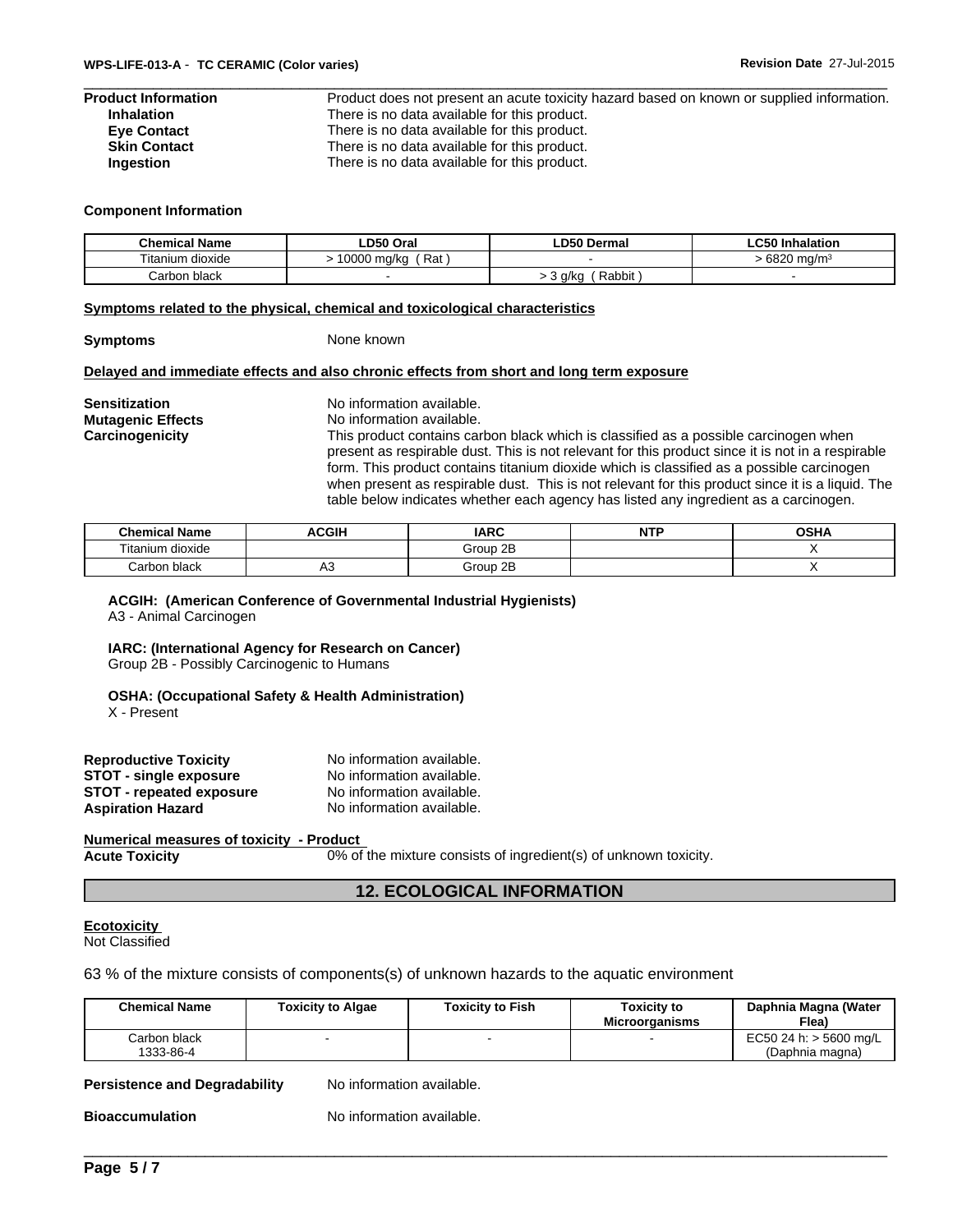#### **Other Adverse Effects** No information available.

|                               | <b>13. DISPOSAL CONSIDERATIONS</b>                                                                                                                                                                                                                                                                                                                                                                                                                                                                                             |
|-------------------------------|--------------------------------------------------------------------------------------------------------------------------------------------------------------------------------------------------------------------------------------------------------------------------------------------------------------------------------------------------------------------------------------------------------------------------------------------------------------------------------------------------------------------------------|
| <b>Waste Disposal Methods</b> | This material, as supplied, is not a hazardous waste according to Federal regulations (40<br>CFR 261). This material could become a hazardous waste if it is mixed with or otherwise<br>comes in contact with a hazardous waste, if chemical additions are made to this material, or<br>if the material is processed or otherwise altered. Consult 40 CFR 261 to determine whether<br>the altered material is a hazardous waste. Consult the appropriate state, regional, or local<br>regulations for additional requirements. |
| <b>Contaminated Packaging</b> | Do not re-use empty containers.                                                                                                                                                                                                                                                                                                                                                                                                                                                                                                |
|                               | <b>14. TRANSPORT INFORMATION</b>                                                                                                                                                                                                                                                                                                                                                                                                                                                                                               |
|                               |                                                                                                                                                                                                                                                                                                                                                                                                                                                                                                                                |
| <b>DOT</b>                    | Not regulated                                                                                                                                                                                                                                                                                                                                                                                                                                                                                                                  |
| <b>TDG</b>                    | Not regulated.                                                                                                                                                                                                                                                                                                                                                                                                                                                                                                                 |
|                               |                                                                                                                                                                                                                                                                                                                                                                                                                                                                                                                                |

#### **15. REGULATORY INFORMATION**

| International Inventories |          |  |
|---------------------------|----------|--|
| <b>TSCA</b>               | Complies |  |
| <b>DSL</b>                | Complies |  |

**MEX** Not regulated

#### **Legend**

**TSCA** - United States Toxic Substances Control Act Section 8(b) Inventory **DSL/NDSL** - Canadian Domestic Substances List/Non-Domestic Substances List

#### **U.S. Federal Regulations**

Section 313 of Title III of the Superfund Amendments and Reauthorization Act of 1986 (SARA). This product does not contain any chemicals which are subject to the reporting requirements of the Act and Title 40 of the Code of Federal Regulations, Part 372.

| SARA 311/312 Hazard Categories    |    |  |
|-----------------------------------|----|--|
| <b>Acute Health Hazard</b>        | N٥ |  |
| <b>Chronic Health Hazard</b>      | No |  |
| <b>Fire Hazard</b>                | N٥ |  |
| Sudden Release of Pressure Hazard | No |  |
| <b>Reactive Hazard</b>            | N٥ |  |

#### **Clean Water Act**

This product does not contain any substances regulated as pollutants pursuant to the Clean Water Act (40 CFR 122.21 and 40 CFR 122.42).

#### **CERCLA**

This material, as supplied, does not contain any substances regulated as hazardous substances under the Comprehensive Environmental Response Compensation and Liability Act (CERCLA) (40 CFR 302) or the Superfund Amendments and Reauthorization Act (SARA) (40 CFR 355). There may be specific reporting requirements at the local, regional, or state level pertaining to releases of this material.

# \_\_\_\_\_\_\_\_\_\_\_\_\_\_\_\_\_\_\_\_\_\_\_\_\_\_\_\_\_\_\_\_\_\_\_\_\_\_\_\_\_\_\_\_\_\_\_\_\_\_\_\_\_\_\_\_\_\_\_\_\_\_\_\_\_\_\_\_\_\_\_\_\_\_\_\_\_\_\_\_\_\_\_\_\_\_\_\_\_\_\_\_\_ **U.S. State Regulations**